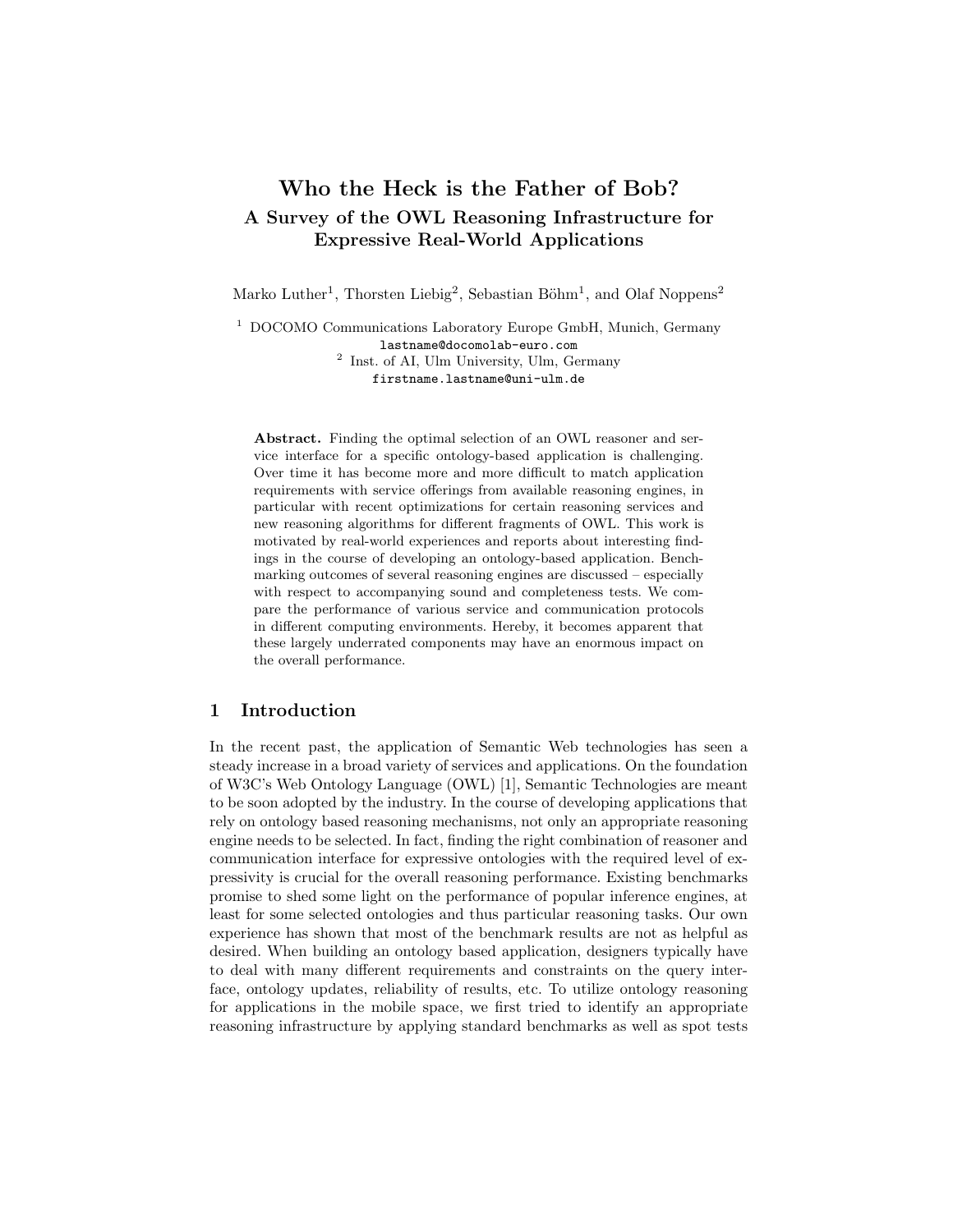for different ontologies. In a second step, concrete reasoning scenarios for our application with specifically designed ontologies have been evaluated. In this paper, our experiences in the development are discussed to help others in realizing an appropriate reasoning infrastructure.

The remainder of this work is organized as follows: Section 2 gives an overview of existing reasoning engines and discusses some benchmarking results of the former. In the subsequent Section 3, a set of tests gained from developing realworld applications are performed. Concluding remarks can be found in Section 4.

# 2 OWL Reasoning Infrastructure

The core element of any OWL infrastructure consists of a reasoning engine capable of processing OWL ontologies at a certain level of expressivity. The typical processing services cover consistency and entailment checks as well as any kind of query answering. Important criteria of these services are soundness resp. completeness and practical efficiency. It is worth noting that both criteria are of equal importance and inherently depend on each other. For instance, efficiency can easily be achieved by giving up sound- and completeness. On the other hand, practical efficiency in a real-world usage scenario is without doubt an important requirement for semantic applications, even if reasoning with OWL is known to be unfeasible in the worst case. Nevertheless, highly optimized implementations of well-chosen calculi have empirically proven that real-world applications are possible. Besides, the variety of profiles of OWL 2 provides a selection of language fragments with different characteristics for various needs and ontology sizes.

Finding the appropriate reasoning approach resp. system for a given expressivity and problem size is all but obvious. Certain approaches perform well only with specific language fragments and the performance of reasoning engines may vary significantly from case to case because of subtle optimization techniques. However, when it comes to large volumes of ontology data, incremental reasoning or answer caching may be more important than any other optimization technique. Besides all these partly conflicting requirements, an application designer needs to know whether or not the chosen reasoning engine is mature and reliable enough for a particular setting. In other words, if a system is not sound (for whatever reason), it is practically useless for the vast majority of applications.

This sections summarizes empirical results from currently available OWL reasoning systems with respect to the above mentioned issues. Our findings only draw a very fragmentary picture, even though valuable insights can still be given. Our survey is based on experiences with a benchmark suite for large ABox data on the one hand, and a selection of small but difficult T- and ABox test cases on the other hand. This work updates and extends previous analyses with respect to hard spot tests [2] as well as huge volumes of instance data [3].

Our evaluation shows that even with only one benchmark suite, it is hard to draw a reliable conclusion. The runtime of systems heavily varies from case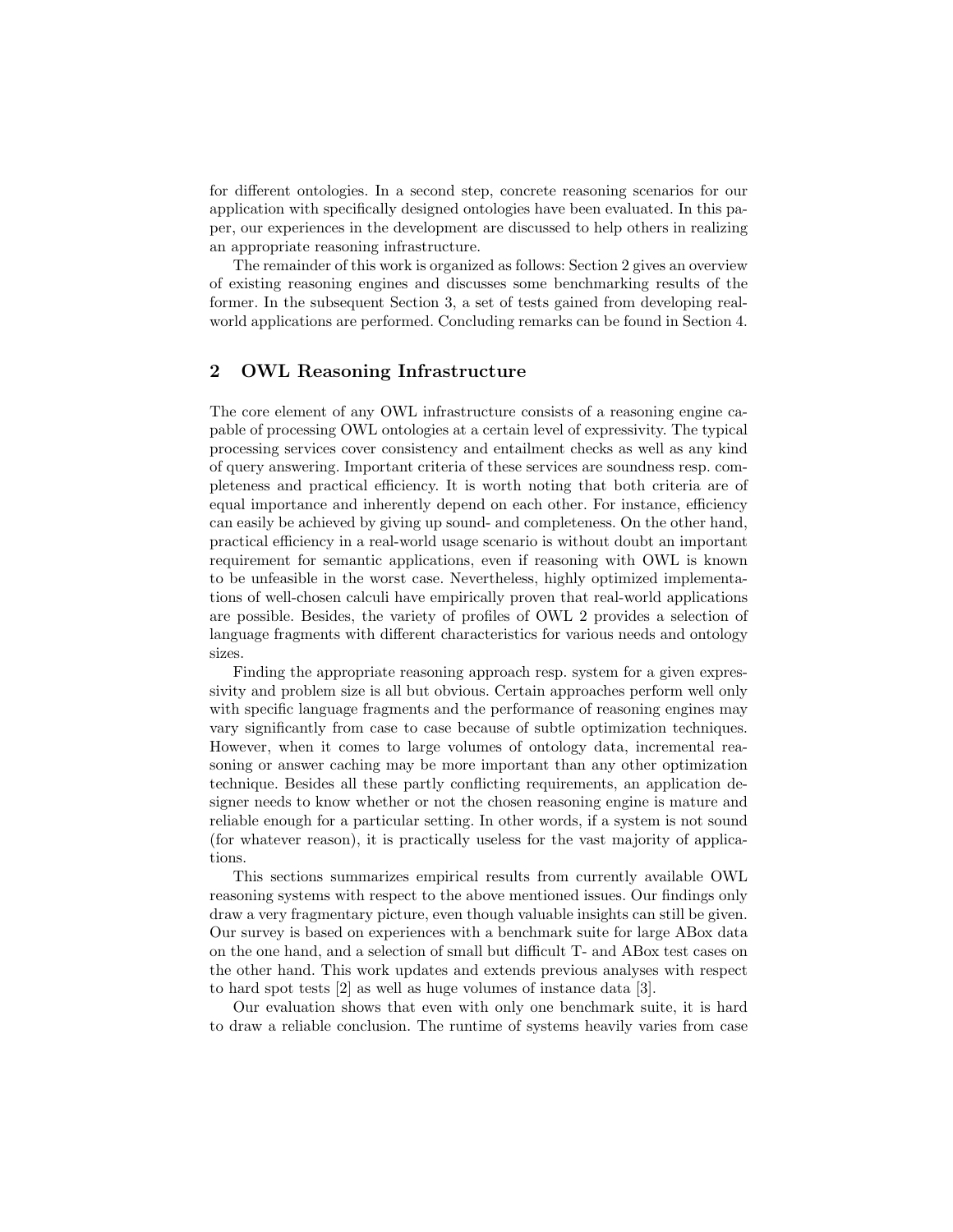to case and is utterly unpredictable. We even found out that the benchmark suite itself was incorrect with respect to the official number of results. On the opposite end of testing, namely the small but hard test cases, the results are likewise disappointing. Almost all reasoning systems failed at least for one of the cases.

#### 2.1 Benchmarking Scalability

In order to measure the performance of the given systems with respect to large volumes of instance data we have chosen the University Ontology Benchmark (UOBM) [4]. The UOBM extends the well-known Lehigh University Benchmark (LUBM) [5] by adding extra TBox axioms making use of all of OWL Lite (UOBM Lite) and OWL DL (UOBM DL). The ABox is enriched by interrelations between individuals of formerly separated units, which makes it less artificial and more realistic. Please note that our intention is not to simply run this benchmark again. Instead, our main interest is to analyze different settings and outcomes.

The set of reasoning engines within our survey consists of  $F_aCT++ (v1.2.3)^3$ [6], KAON2  $(2008-06-29)^4$ , Pellet  $(v2.0.0RC5)^5$  [7] and RacerPro  $(1.9.3b)^6$  [8]. We have used the latest available versions of these systems except for RacerPro, for which we had access to a soon to be released beta version. Hermit  $(v0.9.3)^7$  [9] was initially also within the set of potential candidates but repeatedly produced exceptions while processing the UOBM. A feature matrix of selected system characteristics can be found in Table 2. For all tests in this section we used 64bit versions of the systems, which were running on a 16GB quad-core Linux machine.

Since FaCT++ does not come with a SPARQL or any other conjunctive query language, the set of test systems with respect to query answering only consists of Pellet, RacerPro and KAON2. However, KAON2 is known for its performance decrease in the presence of cardinality restrictions. In fact, the KAON2 engine was two and more magnitudes slower than the other systems. In addition more than 10 GB of main memory were allocated even for the smallest UOBM data set (lite-1). A comparison of KAON2 with the SHER<sup>8</sup> system for the UOBM without cardinality restrictions can be found in [10].

We tested the systems with their standard settings for optimized but complete query answering (e.g. nRQL mode 3) and a warm-up phase of three queries disjoint from the set of benchmark queries. In our comparison, we just computed the number of answers without retrieving them to get measures which are independent of the utilized interface. The systems do not vary dramatically in loading the data. The smallest data set (lite-1) was loaded into KAON2 in 12 seconds,

 $^3$  http://owl.man.ac.uk/factplusplus

 $^4$  http://kaon $2.\,\mathrm{s}$ emanticweb.org

<sup>5</sup> http://clarkparsia.com/pellet

 $^6$  http://www.racer-systems.com

<sup>7</sup> http://www.hermit-reasoner.com

<sup>8</sup> http://www.alphaworks.ibm.com/tech/sher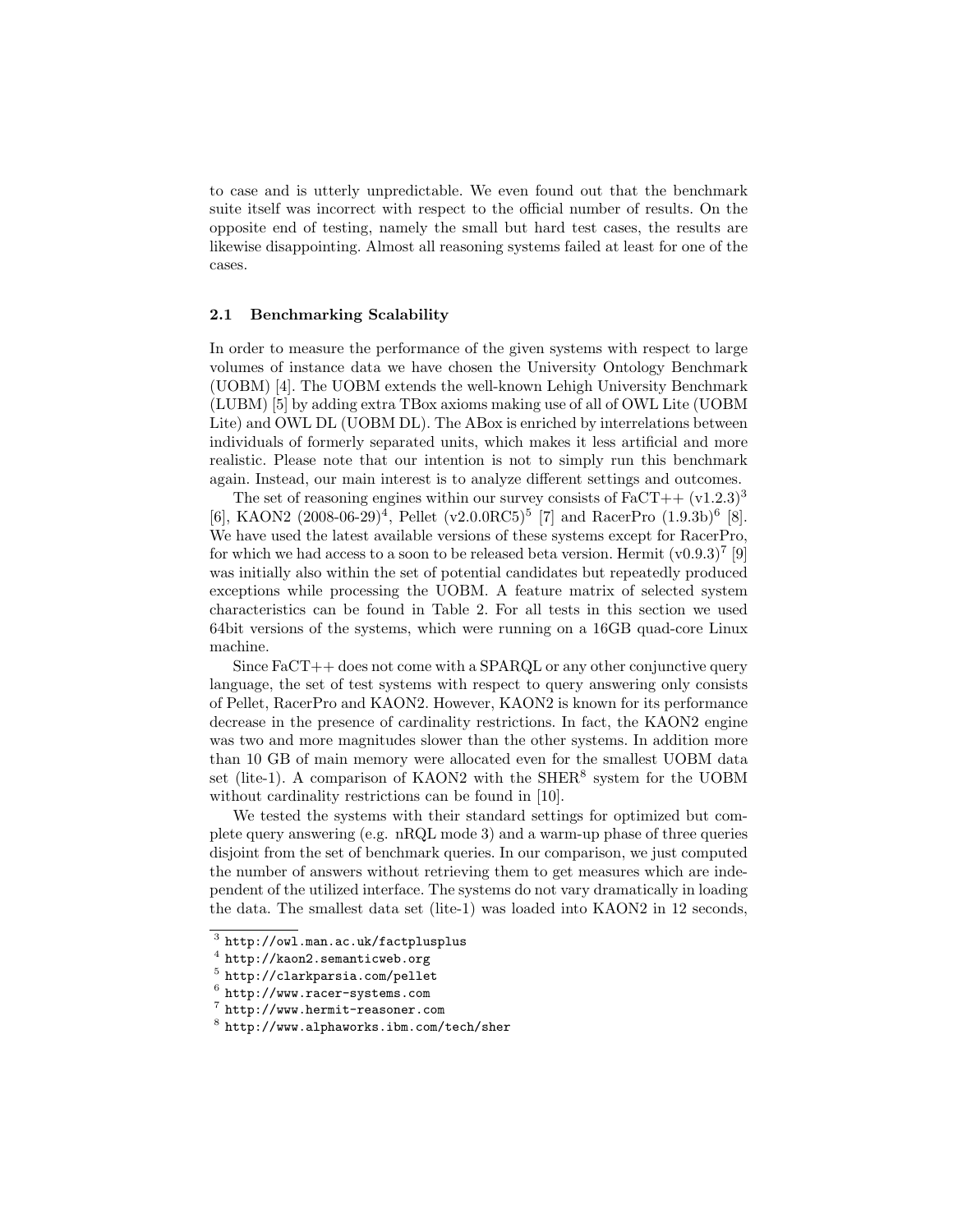in Pellet in 20 seconds, whereas RacerPro required about 30 seconds. The setup and query preparation time for RacerPro was about 85 seconds compared to Pellet with 9 seconds. Computing the query results for lite-1 was accomplished in less than a second for both Pellet and RacerPro, except for two queries. Pellet needed more than 100 resp. 500 seconds for the queries number 8 and 13 whereas RacerPro required more than 4 resp. 8 seconds for the queries number 2 and 9. Altogether RacerPro completed the whole lite-1 test in roughly 100, Pellet in 680 seconds.

Overall memory consumption was lowest for RacerPro with not more than 3GB for lite-1. Pellet requires up to 4GB of main memory for the same test set. When classifying the TBox before querying, the timings do not vary significantly. The only exception is query number 13 with Pellet only requiring 270 (instead of 550) seconds.

In case of realizing the ABox (as well as classifying the TBox) before querying, it turned out that RacerPro performs slightly better for almost all queries but required more than 16 instead of 8 seconds for query 9. Likewise, Pellet performed dramatically better for three queries (query 2, 8, and 13) with a slight performance decrease for query 4. Realizing the ABox took about 10 minutes for RacerPro and more than one hour for Pellet. We did not succeed in realizing the smallest UOBM lite data set with FaCT++. The system aborted after several minutes, with having allocated all of the 16GB main memory. Interestingly, we were able to realize the small and mid-size UOBM dl data sets (realizing the mid-size data set consumed less than 2.4GB main memory). It seems that the reasoning procedure of  $FaCT++$  for less expressive languages is not as optimized as for the expressive ones. In conclusion, realizing the ABox helps to increase performance for some queries. However, the influence on query answering is somehow unpredictable and due to the computational overhead it is not feasible for larger data sets and was only performed here for comparison.

Interestingly, the number of results for two out of 13 UOBM queries for lite-1 with RacerPro (nRQL mode 3) were different compared to the number of results returned by Pellet as well as the official numbers. For query 10, RacerPro came up with fewer, for query 9 with more answers. When using nRQL's incomplete mode 1 or 2 even eight answers were different, but the performance increased (all queries were processed in less than a second except for query 9).

In a different case, namely query 11 of the dl-5 test set, the official number of query results is obviously wrong. Pellet as well as RacerPro provide 6230 answers here, whereas the UOBM only states 6225 correct results. However, when analyzing the five additional answers it can be easily seen that they meet the query condition. More precisely, all results are correct because of their equivalence to other individuals in the result set. This is due to an individual merge caused by the functional object property "isTaughtBy". Pellet and RacerPro also disagree with the official result on query 15 (also dl-5) with 72 individuals. Both reasoner, however, return no answer at all.

Based on our findings we conclude that it is not only difficult to write expressive and scalable reasoning engines but also to generate sophisticated benchmark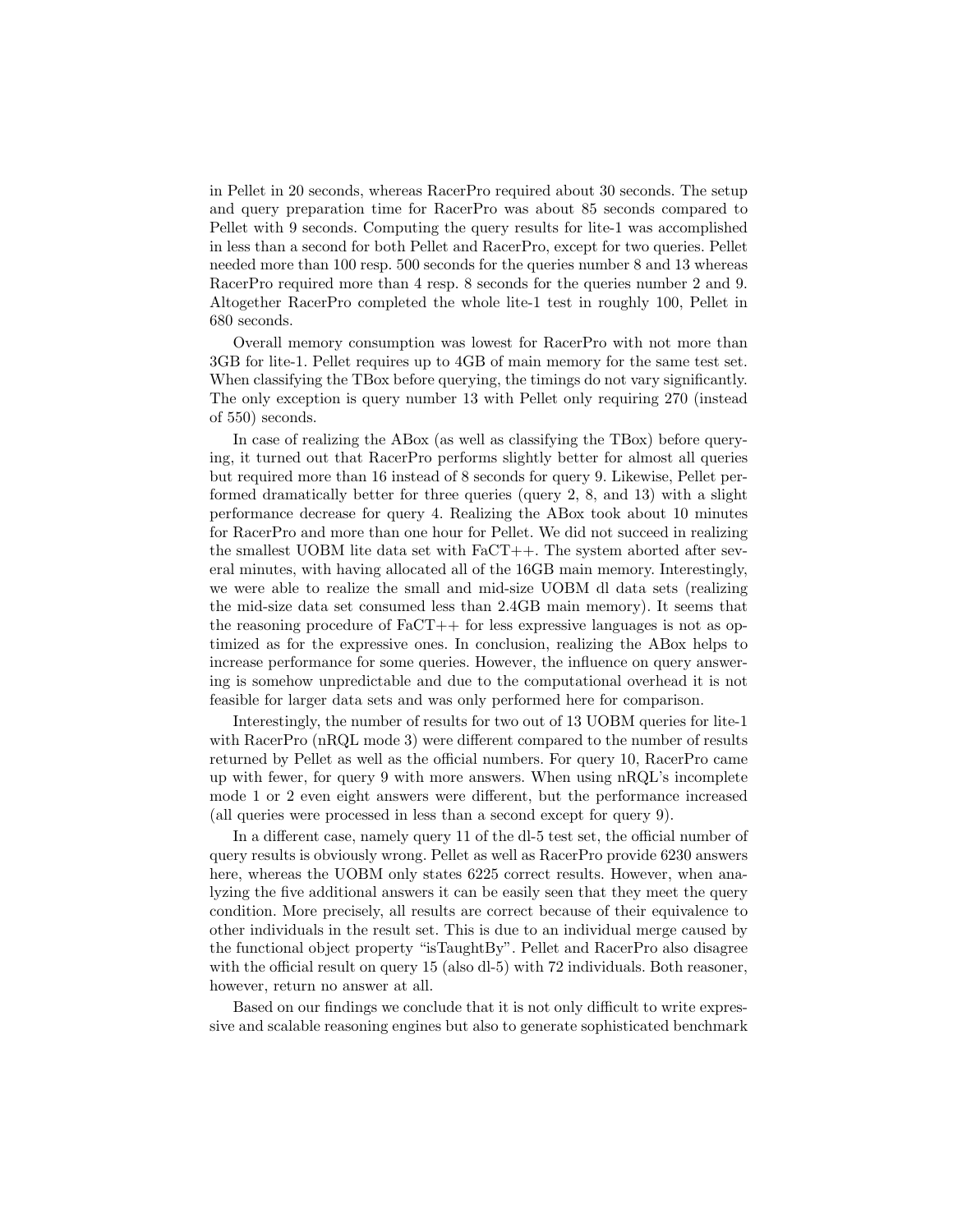| no.             | expressivity                          | С  | Ρ | $\Box$         | 1              | FaCT   | Racer  | Pellet             | HermiT | KAON2              |
|-----------------|---------------------------------------|----|---|----------------|----------------|--------|--------|--------------------|--------|--------------------|
| 1b              | SHIN                                  | 6  |   | $\theta$       | $\theta$       | $^{+}$ | time   | time               |        | time               |
| 2a              | SHN                                   | 8  | 9 | 0              | $\overline{0}$ | $^{+}$ | $^{+}$ | $^{+}$             | time   | time               |
| 2 <sub>b</sub>  | SHN                                   | 8  | 9 | $\overline{0}$ | $\Omega$       | $^+$   | $^+$   | time               | time   | time               |
| 9               | $\mathcal{S} \mathcal{H} \mathcal{F}$ |    | 7 | $\Omega$       | 0              |        | $^+$   | $^{+}$             | $^+$   | $^{+}$             |
| 28              | $\cal{ALC}$                           | 33 | 7 | $\Omega$       | $\Omega$       | $^+$   | $^+$   | $^+$               | time   | $\hspace{0.1mm} +$ |
| 29 <sub>b</sub> | SHIF                                  | 12 | 6 | $\Omega$       | $\Omega$       |        | $^+$   | $^{+}$             | $^+$   | $^{+}$             |
| 30              | SHOIF                                 | 23 | 6 | $\overline{0}$ | 41             | $^+$   | $(+)$  | error <sup>9</sup> | $^+$   | n.a.               |
| 35              | <i>ALCOI</i>                          | 17 |   | $\theta$       | 9              | memory | $(+)$  | $^{+}$             |        | n.a.               |

Table 1. Correctness Spot Tests

suites. More than that, conducting benchmarks requires a careful interpretation of the results from different view points and for different requirements.

#### 2.2 Sound- and Completeness Spot Tests

Reasoning with OWL Lite as well as OWL DL is known to be of high worstcase complexity. However, trading soundness/completeness for efficiency is not a solution, in our opinion. Instead, application designers should carefully choose their language fragment and size of ontology in order to be able to pick the right approach resp. system. Implementors of reasoning engines should, on the other hand, take special care about creating a reliable system in terms of soundness and completeness (which is, for sure, a formidable challenge). Otherwise, performance results of different systems are not comparable at all. Even if a bug-free reasoning system may never be available, our experiences in intensively using various engines have revealed a number of disappointing results. Some systems fail to answer even small or trivial test cases, some failures tend to re-appear in subsequent system versions, or termination varies not only from system to system but also from release to release.

As a consequence, we tested our systems with an empirical evaluation using spot tests which are intentionally designed to be hard to solve but small in size. They try to meter the correctness of the reasoning engines with respect to inference problems of selected language features and were published two years ago [2]. The tests were conducted with the systems listed in Table 2. We used FaCT, Pellet, Hermit via the OWL-API, whereas KAON2 and RacerPro were tested via their native interfaces for loading OWL files. Surprisingly, almost all reasoners failed in some test cases by providing either wrong results or were not able to find a solution within 10 minutes. Table 1 shows a selection of these test cases, all ran on a Linux maschine (ubuntu 2.6.17, 16GB ram, Java 1.6, gcc 4.0.3):

 $9$  Varies with respect to platform (Linux resp. MacOS) and Java version (1.5 resp 1.6) from time-out to an error caused by an exception.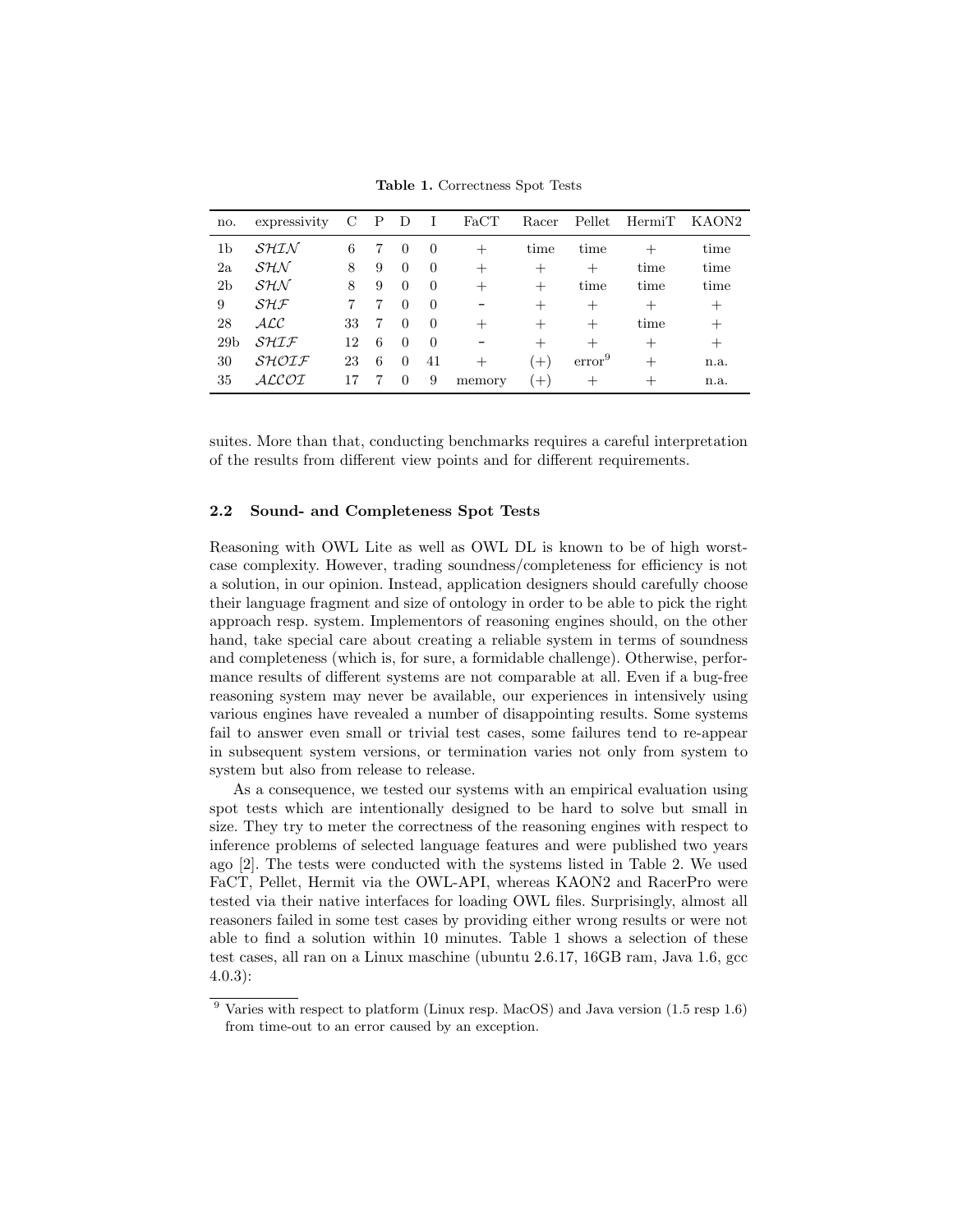Table 2. Reasoner Feature Matrix

|                                   | Š | $\frac{15}{10}$ |   | link | native<br>API | language<br>support           | retraction | eas.<br>Ξ. | supp.<br>ద్ | query<br>language | entailm.<br>query | available<br>license | impl.<br>lang. |  |
|-----------------------------------|---|-----------------|---|------|---------------|-------------------------------|------------|------------|-------------|-------------------|-------------------|----------------------|----------------|--|
| $\overline{\text{Fa}}\text{CT++}$ | X |                 | Х |      | <b>KRSS</b>   | OWL 2                         |            |            |             |                   |                   | LGPL v2.1            | $C++$          |  |
| 1.2.3                             |   |                 |   |      | like          | $\mathcal{SROIQ}(\mathrm{D})$ |            |            |             |                   |                   |                      |                |  |
| Pellet                            |   | X X X           |   |      |               | OWL 2                         |            |            |             | $X X $ SPARQL     |                   | AGPL v3 &            | Java           |  |
| $2.0.0$ RC5                       |   |                 |   |      |               | $\mathcal{SROIQ}(\mathrm{D})$ |            |            |             |                   |                   | Commercial           |                |  |
| RacerPro                          | X |                 |   | X X  | <b>KRSS</b>   | OWL 1                         | X          |            |             | X nRQL            | X                 | Academic &           | Lisp           |  |
| 1.9.3 <sub>b</sub>                |   |                 |   |      | like          | $\mathcal{SHIQ}(\mathcal{D})$ |            |            |             |                   |                   | Commercial           |                |  |
| $\overline{\text{KAON2}}$         |   |                 | X |      | <b>KAON</b>   | OWL 1                         |            |            |             | <b>X</b> SPARQL   |                   | $Academic \&$        | Java           |  |
| 2008-6-29                         |   |                 |   |      |               | $\mathcal{SHIQ}(\mathcal{D})$ |            |            |             |                   |                   | Commercial           |                |  |
| HermiT                            | X |                 |   |      | <b>KAON</b>   | OWL 2                         |            |            |             |                   |                   | <b>GPL</b>           | Java           |  |
| 0.9.3                             |   |                 |   |      |               | SHOIQ(D)                      |            |            |             |                   |                   |                      |                |  |

In the first column, each test case has been assigned an identifier.<sup>10</sup> The subsequent columns list the expressivity, the number of classes (C), object properties (P), datatype properties (P), and individuals (I) of the respective test case. A "+" for a specific system means that the system could provide the correct answer (typically satisfiability/unsatisfiability of a class), whereas round brackets denote that the result was computed on the basis of approximate reasoning. Furthermore, "time" indicates that the system could not provide an answer within ten minutes. Since our test environment provided more than 16GB of main memory an "out of memory" error did only occur once within our time frame of 10 minutes. A "-" signals that the system returned the wrong result. To identify potential modeling patterns that are supposed to slow down reasoning, we fed all the test cases into Pellint<sup>11</sup> v0.2 [11]. Hereby, no performance barriers have been reported.

It is worth noting that the results of our spot test often change from version to version for FaCT++ and Pellet and even from platform to platform resp. environment (operating system and/or Java version). For instance, previous versions were able to solve 1b (Pellet) or 2b ( $FaCT++$ ) but did not terminate or failed with others. In addition,  $FaCT++v.$  1.2.1 on Mac OS X (gcc 4.0.1) succeeds for test case 2b but fails for 1b. With version 1.2.0 it is the other way round. The newest Pellet release candidate (2.0.0RC5) is able to solve test case 28 within seconds whereas previous versions did not. Interestingly, various versions of Pellet randomly abort with an exception on test case 30 (whereas Pellet 1.4 produces a time-out). Test case 30 is the only one using all of OWL DL and

 $^{10}$  The corresponding OWL file can be found at  $\mathtt{http://www.informatik.uni-ulm.de/}$ ki/Liebig/reasoner-eval/no.owl

<sup>11</sup> http://pellet.owldl.com/pellint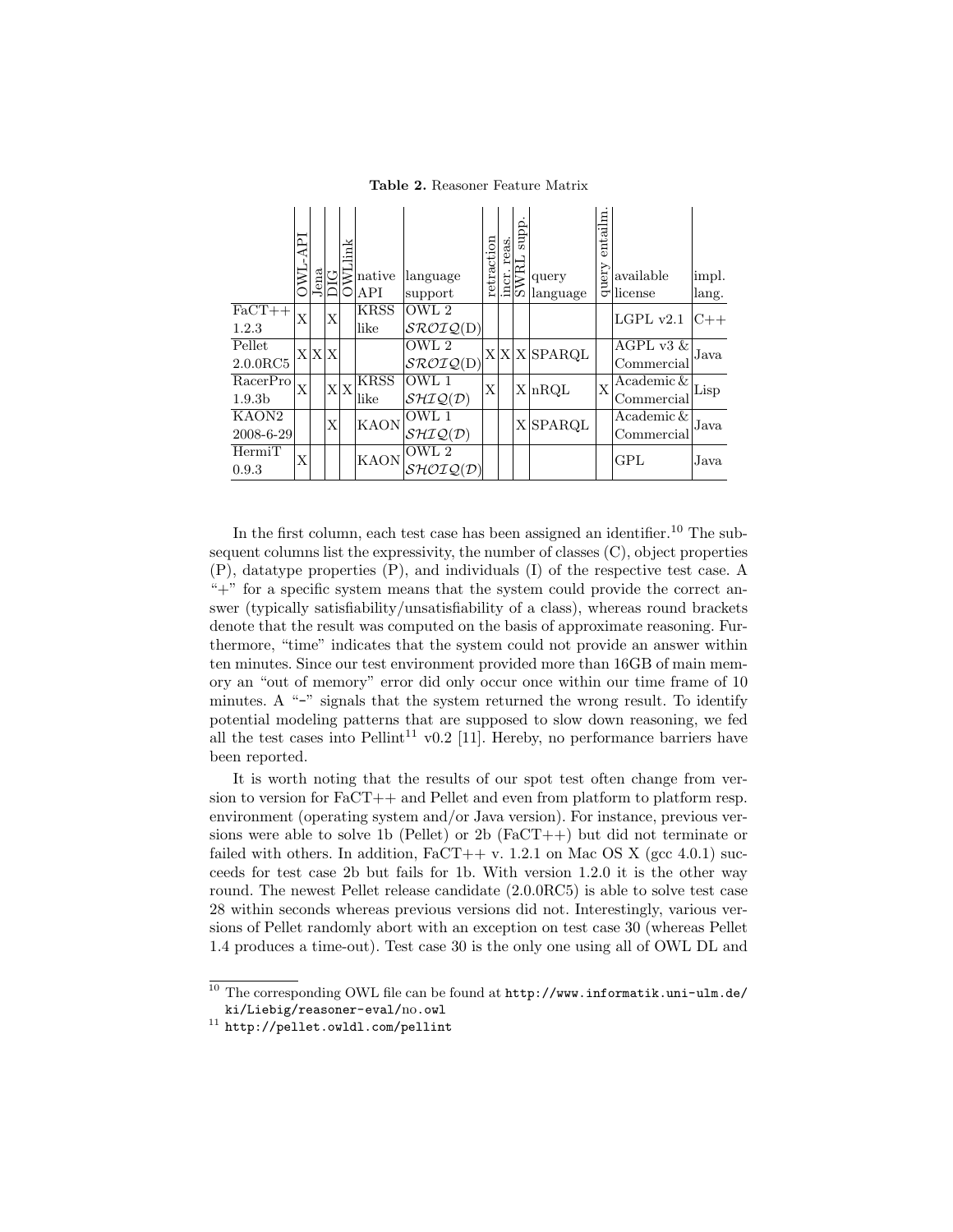cannot be handled by KAON2 and only in an approximative way by RacerPro. Again, the MacOS X version of FaCT++ does not terminate on test case 30.

Please note that all test cases above are within OWL 1 and even only a fraction of OWL Lite in some cases. The upcoming OWL 2 adds further language constructs which makes reasoning even more difficult. Extrapolating the given results indicates that reliable OWL 2 reasoning engines might still need some more time to mature.

# 3 Reasoning in Practice

IYOUIT<sup>12</sup> [12], a mobile community service in the field of context-awareness makes use of formal representations to reason about gathered data. IYOUIT allows people equipped with an ordinary mobile handset like the gPhone to instantly share personal experiences with others while on the go. The mobile application is connected to a network of components on the Internet. All data gathered by the mobile handset, such as the current location or nearby Bluetooth beacons, are sent to the appropriate component, which stores and further processes this information. One of the main tasks of each component is to abstract from low-level sensor data (e.g., location traces) to corresponding qualitative representations (e.g., important places of a user). Once theses abstractions are linked to concepts formalized in OWL ontologies, reasoning is applied to derive additional information. In the following, two of these reasoning use cases are highlighted, both with different requirements on the expressiveness of the underlying ontology and temporal constraints on the overall reasoning process.

All relationships in the IYOUIT user community are represented within a social ontology to allow for expressing social relationships between users. Ontology based reasoning is applied to maintain the consistency of the social network and to make implicit relations explicitly available. The structure of the complemented social network is in turn used for privacy control.

We performed several tests to find the appropriate combination of reasoning engine and ontology modeling style that complies with the requirements on correctness as well as performance. To ensure comparable results, we connected all reasoning engines via the standard Java-based OWL API<sup>13</sup> [13] using the corresponding connector.<sup>14</sup> In addition, we analyzed the performance of the HTTP-based DIG protocol via the OWL API DIG connector, OWLlink<sup>15</sup> [14] and RacerPro's native TCP interface. All tests have been performed with an Apple MacBook Pro 2,33 GHz Intel Core 2 Duo notebook computer with 3GB of memory running Mac OS X 10.5.5 with Java 5.0 32bit and Java 6.0 64bit,

 $\overline{12}$  http://www.iyouit.eu

<sup>&</sup>lt;sup>13</sup> We used the SVN version of the OWL API from http://owlapi.sourceforge.net as of 9.12.2008 for all experiments.

<sup>14</sup> Reasoners analyzed in Section 2 that do not implement all required functions of the OWL API interface yet, were not considered in the following tests.

 $^{15}$  http://www.owllink.org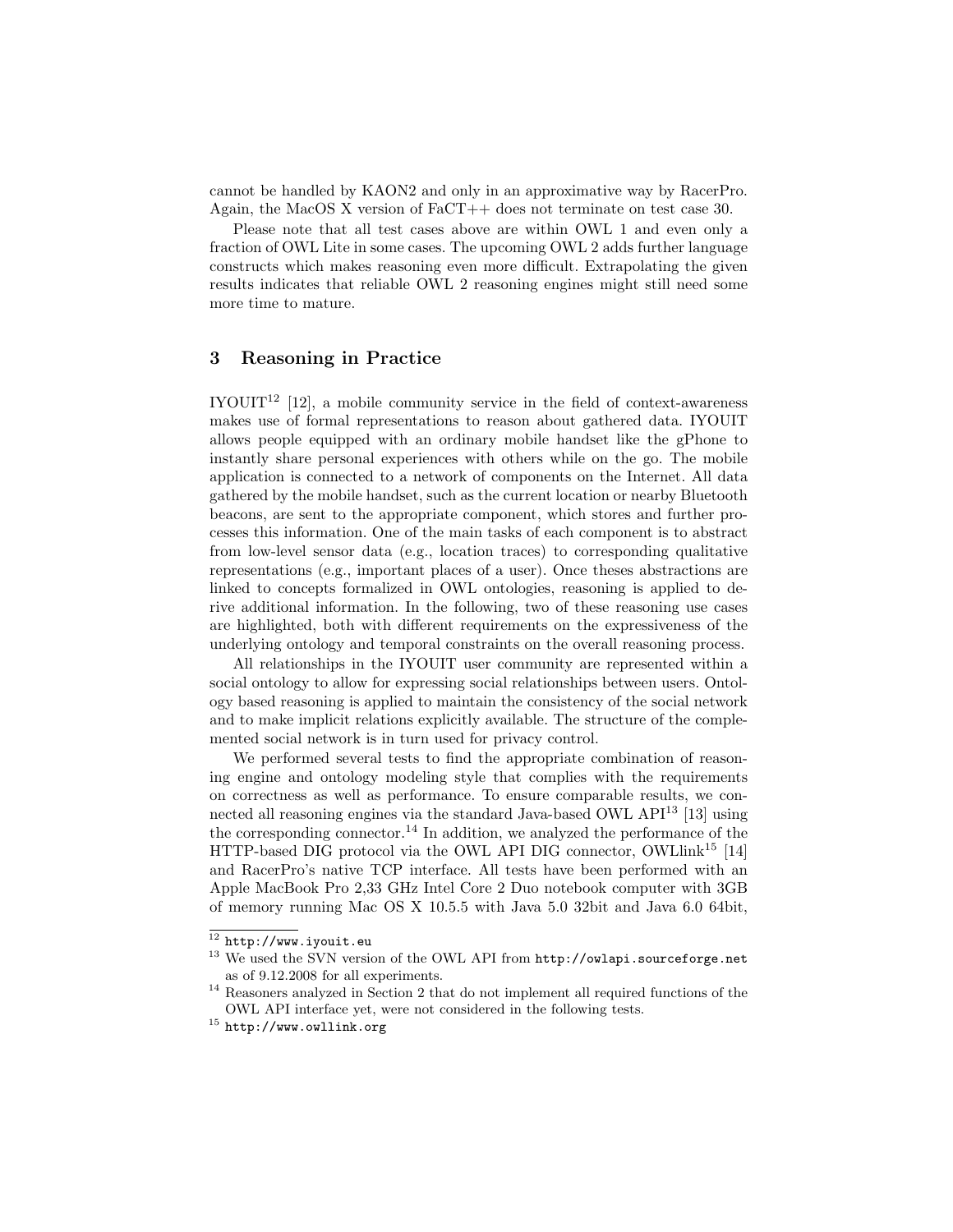respectively. The reasoning engines were initialized with their default configuration and the Java Virtual Machine has been configured as follows: The maximum stack size for each thread has been set to 4MB, the minimum heap space to 30MB and the maximum heap space has been limited to 200MB. Before the actual measurements have been recorded, five consecutive runs were applied to warmup the Java hotspot compiler and to initialize the reasoner. In total, 100 runs were performed to average out minimum and maximum measurements and to simulate the actual real-world setting as part of a server infrastructure.

#### 3.1 Social Ontology

To model qualitative social relationships we developed a social ontology for the IYOUIT system. Formalized in OWL-Lite, a fragment of OWL 1, it fulfills the requirements on expressivity (in modeling the social network) and decidability. Complying with the Description Logic  $\mathcal{SHT}$ , the social ontology makes use of an object-property hierarchy with transitive, inverse and functional properties (cf. Figure 1). Social relationships are represented as instantiations of those object-properties, whereas entities that represent IYOUIT users are formulated as instances of the class Person. In total, the social ontology contains, 6 primitive concepts, 1 disjoint class axiom, 20 object properties and 110 individuals with 280 object property assertion axioms.



Fig. 1. Social Object Properties

We initially defined a set of test cases to verify that our social ontology captures the intended semantics.<sup>16</sup> The first two queries, encoded in Test A and Test B, analyze the inferred object property structure by requesting the direct

 $16$  The ontologies for all tests in this section can be found at  $http://www.informatik.$ uni-ulm.de/ki/Liebig/reasoner-eval/IYOUIT.zip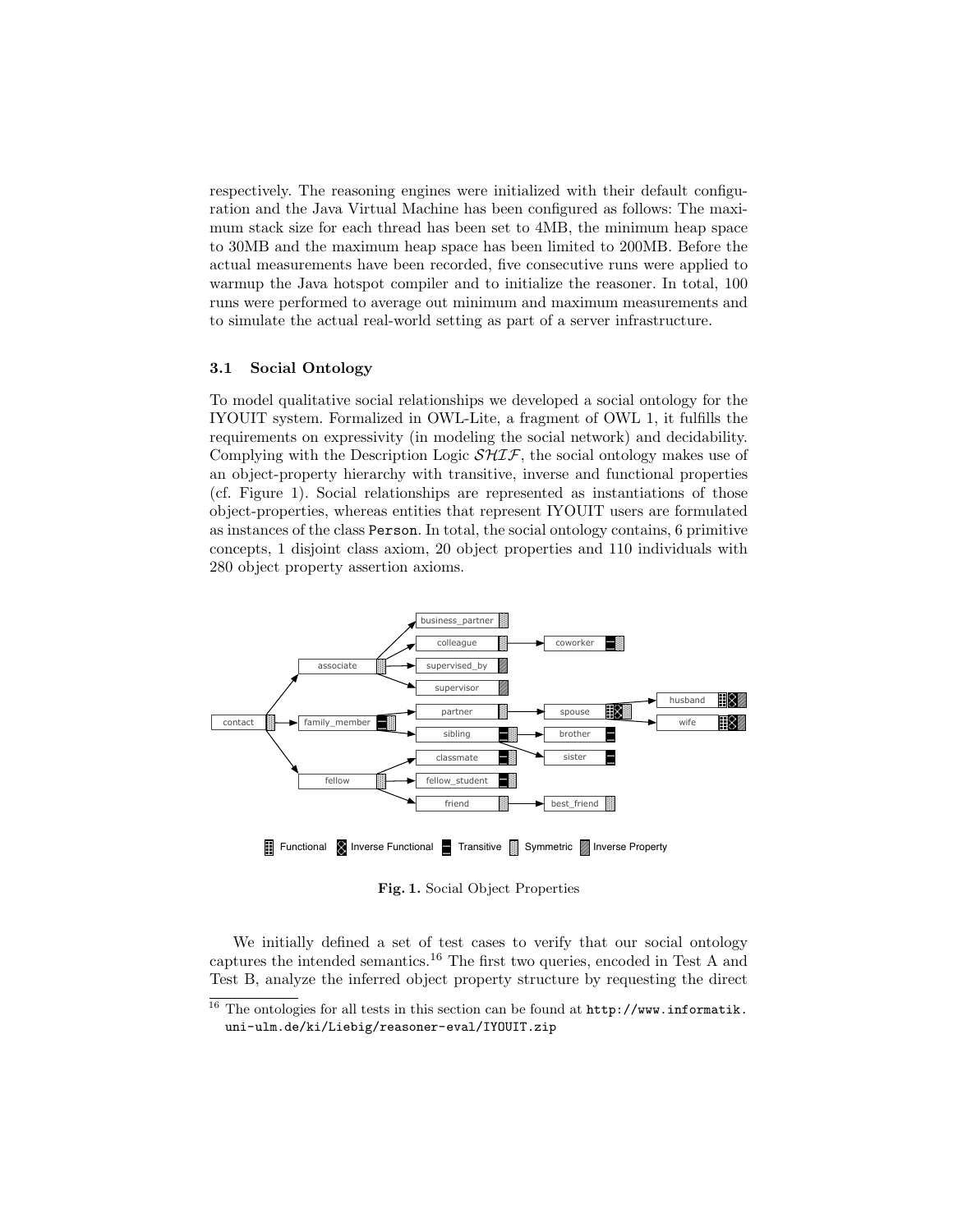and the full set of sub-properties of the property contact, respectively. Please note that for Test A and B an earlier and slightly larger version of the social ontology with in total 74 object properties has been used. The last query, Test C, requests the total set of object property relationships of one specific individual. Here, the optimized social ontology with its 20 object properties has been used (cf. Figure 1). This ontology and the respective query can also be found in the actual real-world application within IYOUIT.

Interestingly, different reasoning engines returned different results for our queries. Table 3 lists the number of results returned by different engines for all 3 test cases. To the best of our knowledge, only the results returned by RacerPro v1.9.3b are correct, whereas all other results are wrong, which has also been confirmed by the respective developers. Earlier versions of RacerPro returned wrong results as well, similar to  $FaCT++$  for versions in between 1.1.9–1.1.11 that returned the same wrong results as the latest FaCT++ version 1.2.1. Version 1.2.0 is the only version of FaCT++ that provided the correct results for case A and B (case C could not be tested via the OWL API since the required interface function is only supported in v1.2.1). Pellet version 1.5.0 and 1.5.1 suffer from a typo in the OWLAPI interface implementation and return only the direct subproperties in Test case B. For Pellet 2.0.0RC1, the result set for Test A and B actually depends on the JavaVM version. Here, the number of results indicated before the slash are obtained with Java v1.5, those after the slash with v1.6.

In summary, we were astound by the number of issues (sometimes reoccurring in later versions after having been fixed before) produced by our relatively simple ontology. It seems that the use of inverse properties accounts for the complications in the reasoning kernel in most cases, while other problems were just caused by implementation errors in the corresponding interface functions.

|  |  |  | Table 3. Object Property Inferences |
|--|--|--|-------------------------------------|
|--|--|--|-------------------------------------|

|                           |      | Test A Test B Test C |    |
|---------------------------|------|----------------------|----|
| $FaCT++1.2.1$             | 12   | 50                   | 53 |
| Pellet $1.4$              | - 10 | 10                   | 38 |
| Pellet $2.0.0$ RC1 $10/9$ |      | 44/46                | 71 |
| Pellet 1.5.2 & 2.0.0RC3   | 10   | 50                   | 71 |
| RacerPro 1.9.3b           | 10   | 50                   | 72 |

#### 3.2 Object Property Reasoning

Social reasoning mechanisms are applied to complement the social network of IYOUIT users and to maintain the consistency of explicitly given social relations. To find the most appropriate reasoner for the social network reasoning, four different reasoning engines, namely RacerPro 1.9.3 beta, Pellet 1.5.2, the latest Pellet release candidate version  $2.0.0RC3$  and  $FaCT++1.2.1$ , were compared via the OWL API. To measure the practical reasoning performance and to trigger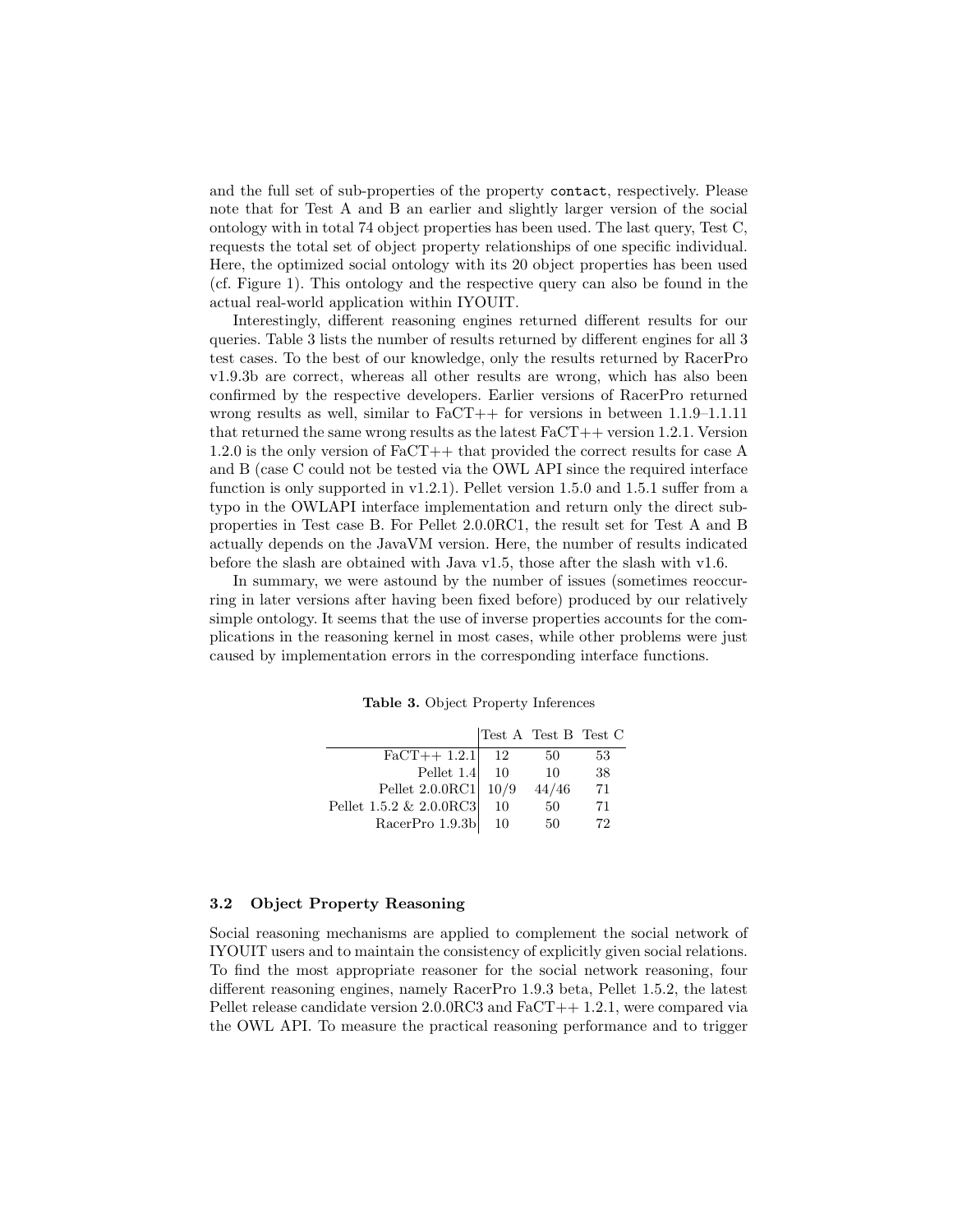

Fig. 2. Object Property Reasoning Performance

the actual classification process, an additional relationship property axiom has been added to the already defined 280 object property assertion axioms of the social ontology. Next, all relationships were retrieved from the reasoner and finally, the initially added relationship has been removed again. While adding and removing axioms has been performed very fast by all reasoning engines, significant differences were observed in retrieving the actual inference result. On the left-hand side of Figure 2, the results of this retrieval process are shown in more detail. With an average of  $9,3$  milliseconds,  $F_aCT++$  has been the fastest engine, followed by Pellet with 38,6 milliseconds. Here, no significant performance difference was found when comparing Pellet 1.5.2 with the latest version 2.0.0RC3. With 195,2 milliseconds, RacerPro 1.9.3b took considerably longer to answer the given query. Performance aside, RacerPro has been the only system that returned the correct result (1620 relationships). Pellet was missing exactly one relationship and  $F_aCT++$  only returned 1440 relationships (cf. Section 3.1).<sup>17</sup> As a result, a concluding performance assessment cannot be made as long as not all reasoning engines do return the correct result.

In a second test, we compared two currently available interfaces for RacerPro, the OWL API and its native JRacer interface, both connecting the reasoner and the Java application via TCP. Again, adding and removing axioms took considerably less time than retrieving the inference result. To our surprise, the OWL API connection performed dramatically better than the native connection for both, the inference retrieval as well as the axiom retraction. As summarized on the right-hand side of Figure 2, transferring all relationships from RacerPro was finished within 195,2 milliseconds in case of the OWL API and 2097,5 milliseconds in case of the native JRacer connection. One feasible explanation, which has also been confirmed by the implementors of RacerPro, could be the fact that the RacerPro OWL API connector is based on an optimized TCP protocol, while the JRacer connection still relies on an older and thus un-optimized version of the latter.

 $^{17}$  In its latest release candidates RC4 and RC5, Pellet now also returns the correct result. Two newer versions of Fact++, however, do not include a respective fix.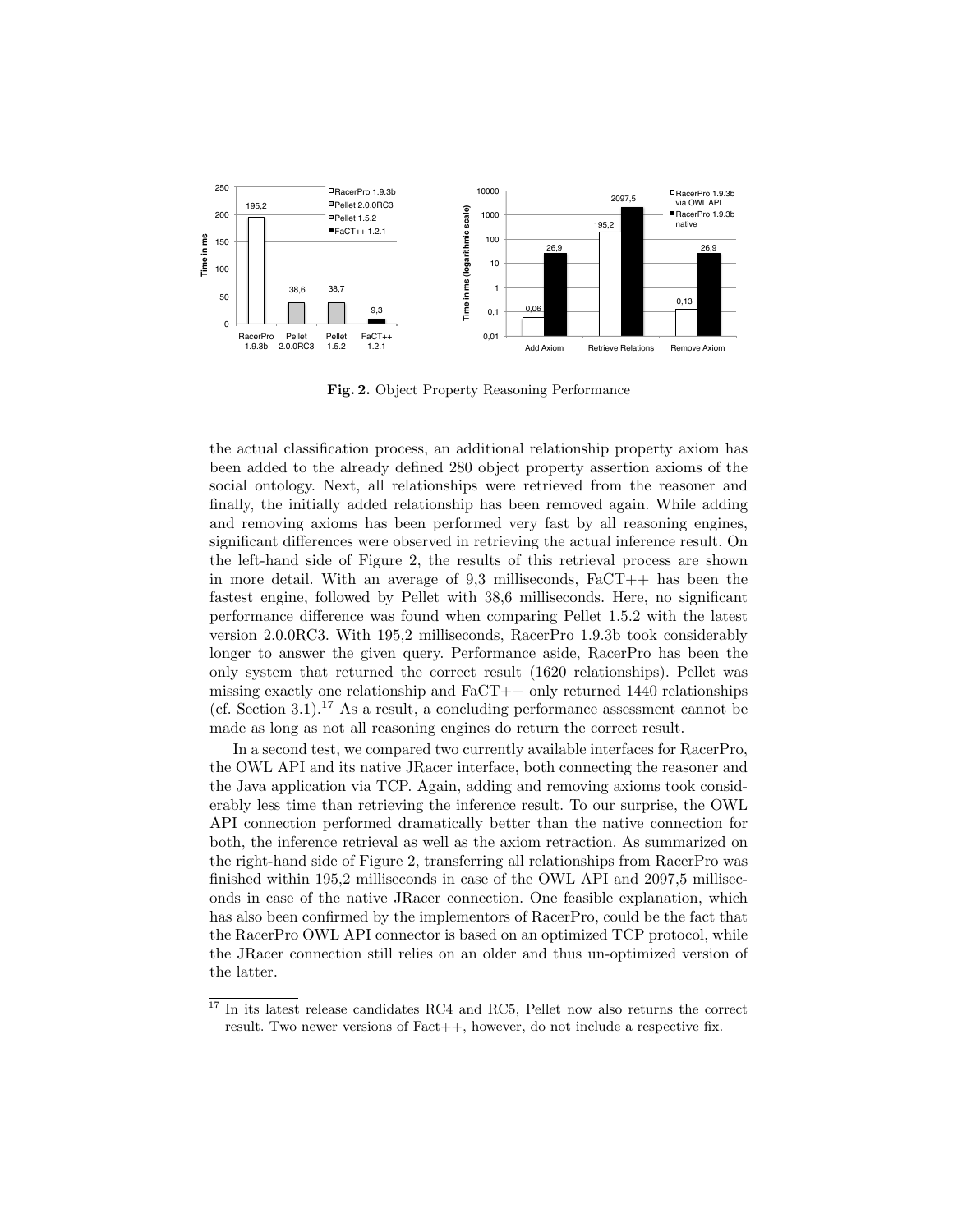

Fig. 3. Situation Description

#### 3.3 Dynamic Classification

The situation estimation component [15] of the IYOUIT system constantly retrieves abstractions of the latest sensor data produced by the IYOUIT mobile client such as the actual place of a user, a qualitative description of the current time and the people in proximity. Its task is to compute an abstract description of a user's situation based on live context data and static profile information, including all established qualitative social relationships.

The set of OWL DL ontologies used to realize this situational reasoning has been refined step by step. The initial version, in the following referred to as Ontology C, is within  $\mathcal{SHOLN}$  and consists of 270 (cyclic) classes, 7 CGIs, 135 object properties, 65 datatype properties and 333 individuals. It is distributed over 9 component ontologies including the social ontology (without its individuals and object property assertion axioms) discussed above and the standard time-entry ontology [16]. The second version of the ontology, Ontology B, was derived from Ontology C by removing all remaining individuals and nominals, breaking the cycles between classes, reducing the number of domain/range restrictions, datatype properties and inverse functional declarations, adding additional classes and disjoint class axioms, replacing the time-entry ontology by a simpler time ontology and reducing the number of components. This results in 324 classes, 0 CGIs, 116 object properties, 43 datatype properties and 0 individuals distributed over 4 component ontologies, reducing the complexity to  $\mathcal{SHLN}$ . The latest ontology, Ontology A, was derived from Ontology B by reducing the number of object properties, classes and disjointness axioms, by removing all datatype properties, most of the remaining domain/range restrictions and all annotations, resulting in 137 classes, 0 CGIs, 24 object properties, 0 datatype properties and 0 individuals, distributed over 4 component ontologies in  $\mathcal{SHIN}$ .

Once the ontologies are loaded into the reasoner and all qualitative data used to characterize a users situation is gathered from the IYOUIT network, the data is translated into an OWL situation description, represented as individuals of the corresponding classes within the ontology (cf. Figure 3). A situation individual s of class Situation is associated with individuals representing the abstract time and location of the user, as well as the buddies detected in proximity using object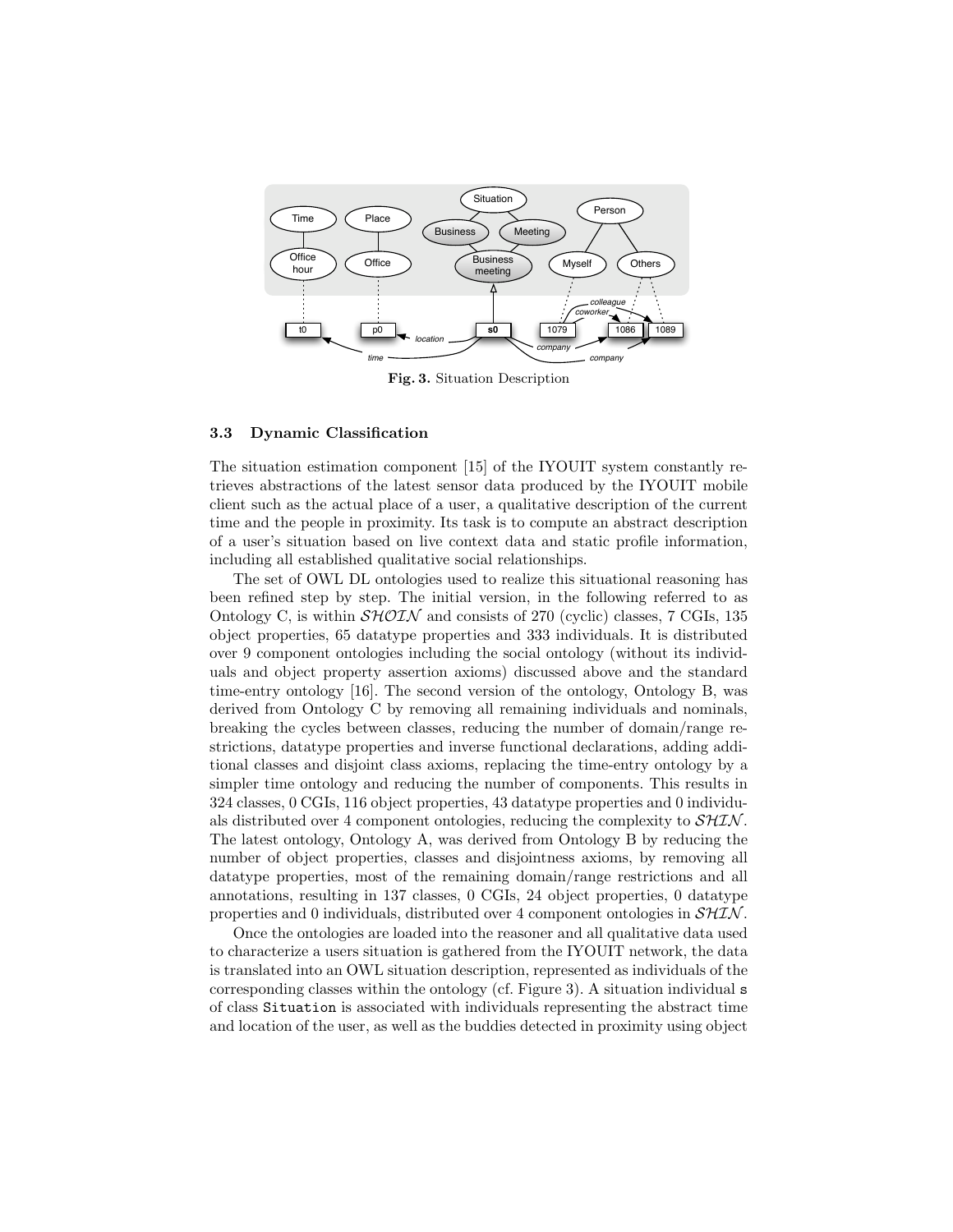property axioms. Additionally, object property axioms are defined between the considered user (a member of the Myself class) and the detected nearby buddies corresponding to the established social relations as discussed above. Based on the axiomatization of the subclasses of Situation, the derived situation of s can be retrieved by asking the reasoning engine for its direct types. In a final clean-up step, the situation individual s is again removed from the ontology, together with all associated individuals and object property axioms.

In case of the situational reasoning, our main interest is to compare the effect of the utilized interface between the reasoner and the application, since the actual inference problem is rather simple. Comparing the performance of one classification task formulated with ontologies of varying size and complexity, we examine the influence of the ontology modeling and the effect of the potential use of (large) standard ontologies. Furthermore, we analyze the effect of retraction and incremental reasoning by defining one distinct classification task in the following three steps: a) establishing a situation description by adding the corresponding axioms; b) requesting the classification result; c) removing the axioms describing the situation again.



Fig. 4. Interface Performance

Figure 4 summaries the results we obtained with the latest available versions of RacerPro (v1.9.3b),  $FaCT++$  (v1.2.1) and Pellet (v2.0.0RC3). The reasoners were connected via the OWL API, via DIG over HTTP using the corresponding DIG OWL API connector, and, for RacerPro, additionally via the native JRacer connection over TCP and the OWLlink interface over HTTP. While Pellet and FaCT++ run within the same memory partition with the OWL API interface being directly connected via the corresponding connector (in case of FaCT++ using its JNI interface), the RacerPro OWL API connector accesses RacerPro via its native TCP interface.

Not surprisingly, the actual performance largely depends on the complexity of the underlying ontology. However, the effect of the selected ontology seems to influence the performance of RacerPro differently than the other reasoners.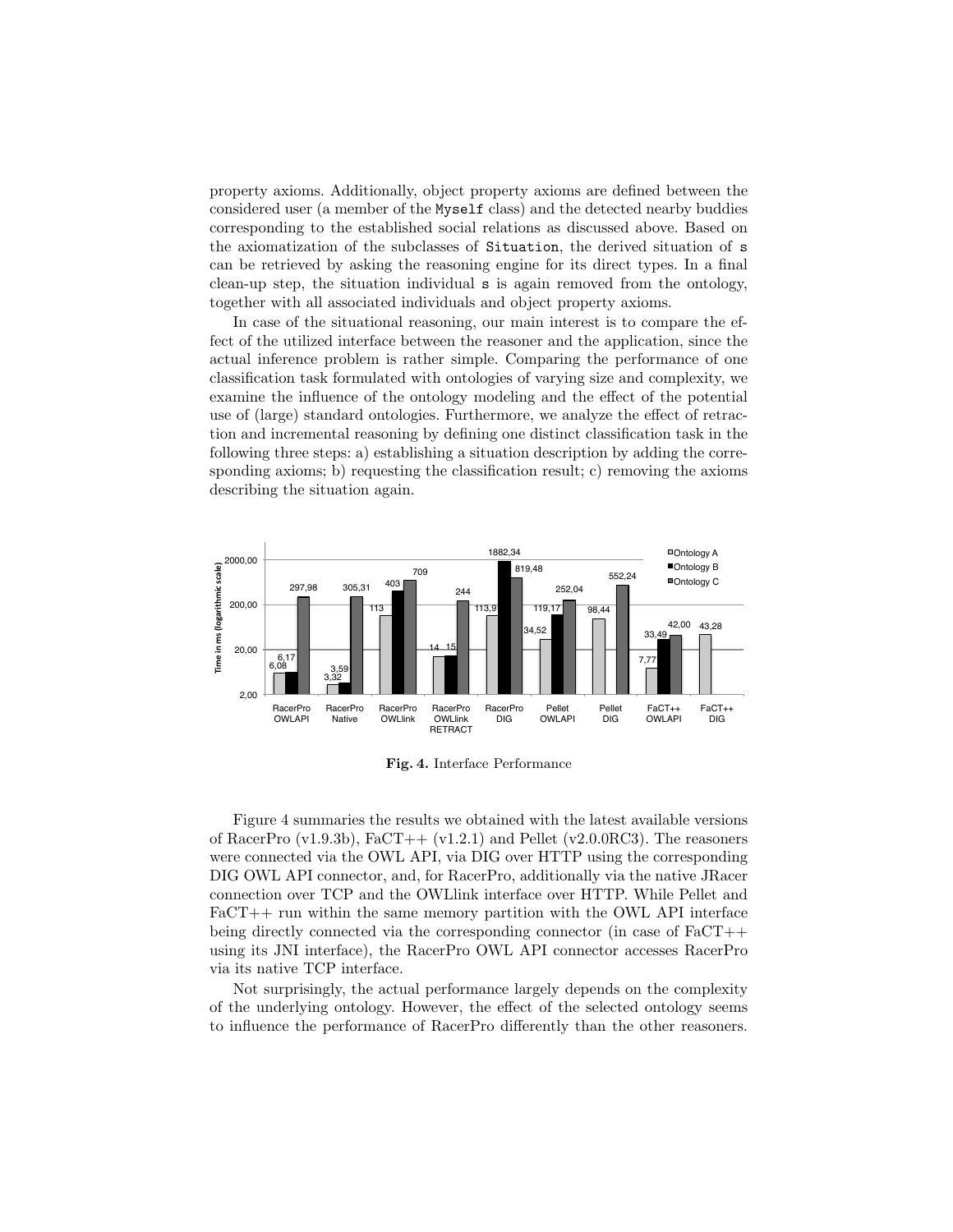RacerPro, connected via TCP and with support for retraction, outperformed the in-memory connected reasoners Pellet and FaCT++ for the less complex and non-cyclic ontologies. The native RacerPro connection, without the additional overhead caused by the OWL API, showed an even better performance. However, in earlier experiments we discovered that predecessors of Racer v1.9.1 performed slower from run to run, an issue that seems to have been solved in later versions. The DIG interface fails to properly transmit the ontology to the reasoner as some constructs (like cardinality restrictions on datatype properties) are not supported by this protocol.<sup>18</sup> This results in cyclic knowledge bases for all three variants of the ontologies, a bad overall performance, in OutOfMemory errors for Pellet in some cases and DIGReasonerExceptions for FaCT++. OWLlink, the successor of DIG, allows to transmit all of OWL 2 and supports retraction. OWLlink via HTTP using retraction outperforms even Pellet's in-memory connection. On the positive side, different versions of Pellet and FaCT++ connected via the OWL API (cf. Figure 5) show a steady improvement of performance during the last 1.5 years, especially for the more complex versions of the ontology.



## 4 Conclusions

By applying Semantic Technologies in real-world applications, complex facts can be described by a well-defined model instead of writing application specific code. A major advantage of this approach is the clear separation of the application logic from the underlying model, which (in principle) reduces the risk of system failures. However, choosing the appropriate combination of a reasoning engine, a communication interface and expressivity of the utilized ontology is an underestimated complex and time-consuming task. To evaluate the performance of the selected components, appropriate test cases seem to be inevitable. However,

<sup>18</sup> Furthermore, the latest OWL API version translated exact cardinality restrictions into invalid DIG syntax. An issue we fixed before running the experiments.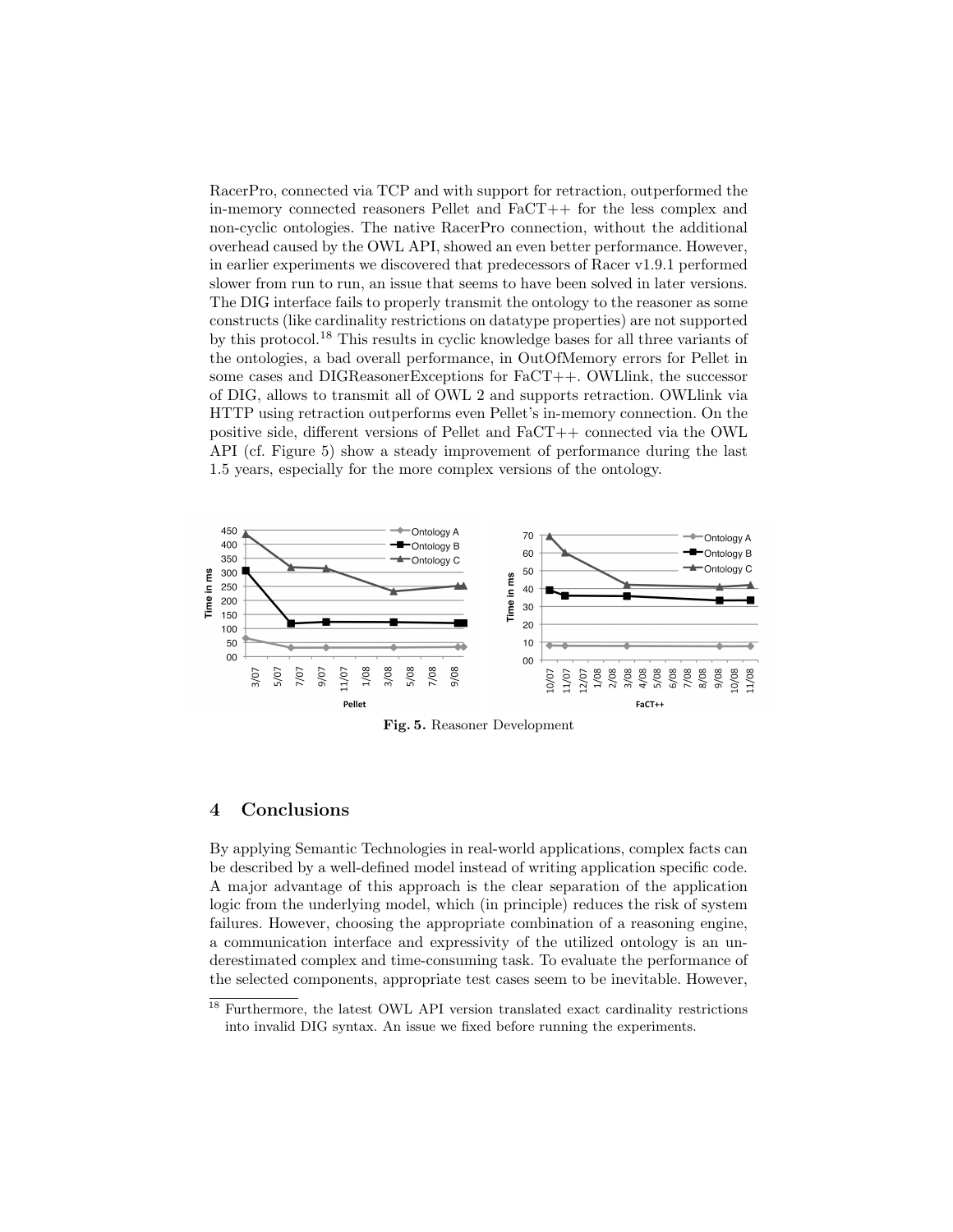what is known for being a good solution in one case, might as well be an inappropriate solution in another case. Standard test environments such as the one introduced by Gardiner et al. [17] point in the right direction as they allow for specifying and verifying the expected results. However, this approach is based on DIG, and therefore fails to transfer the entire set of OWL axioms to the reasoning engine. Isolating condensed test cases when either dealing with huge knowledge bases or in case the correct result is not known beforehand is a challenging issue in practice. Here, the recent advancement of the OWL API is most welcome, since it makes comparing different reasoning engines and ontologies far easier without having to adapt the core application logic. Likewise, OWLlink, the recently introduced successor of DIG, offers an implementation-neutral and extensible protocol for the communication with diverse OWL reasoning systems (also supporting retraction). Yet, deploying applications as part of a Web-service based server infrastructure, native reasoner connections via TCP can still have an advantage compared to in-memory solutions. Here, the actual application is not affected in case the reasoning engine might not be responsive any more.

Another noticeable trend in recent years is concerned with the improvement of implemented optimization strategies of most reasoning engines. However, we were wondering why the addition of incremental consistency checking under syntactic Abox updates in Pellet v1.5.0 [18] and the newly introduced incremental classifier of Pellet 2.0.0RC1 [19] did no have a larger impact on the performance of our incremental situation classification task. At least for some cases, these optimizations result in more efficient reasoning tasks. Yet, we found that for relatively simple reasoning use cases in which the actual classification takes only a minimal amount of time, the inference retrieval is by far the most expensive task in the whole process. Part of the problem lies in the fact that there is no appropriate interface that would allow for retrieving only inferred axioms from the reasoning engine. As a result, the application itself needs to retrieve the entire inference result, including all told axioms, to compute only newly inferred axioms. To maintain correct inference results and to ensure efficient reasoning tasks, only lightweight, specifically designed ontologies were considered. Utilizing standard ontologies such as DOLCE [20] or  $OpenCyc<sup>19</sup>$  to profit from a welldefined cross domain vocabulary concurrently increases complexity with respect to the inference traceability and might as well have a negative impact on the overall reasoning performance since reasoning in OWL is not modular.

## References

- 1. Grau, B.C., Horrocks, I., Motik, B., Parsia, B., Patel-Schneider, P., Sattler, U.: OWL 2: The next step for OWL. Web Semantics: Science, Services and Agents on the World Wide Web 6 (2008) 309–322
- 2. Liebig, T.: Reasoning with OWL: System Support and Insights. Technical Report TR-2006-04, Ulm University, Germany (2006)

 $\overline{19}$  http://www.opencyc.org